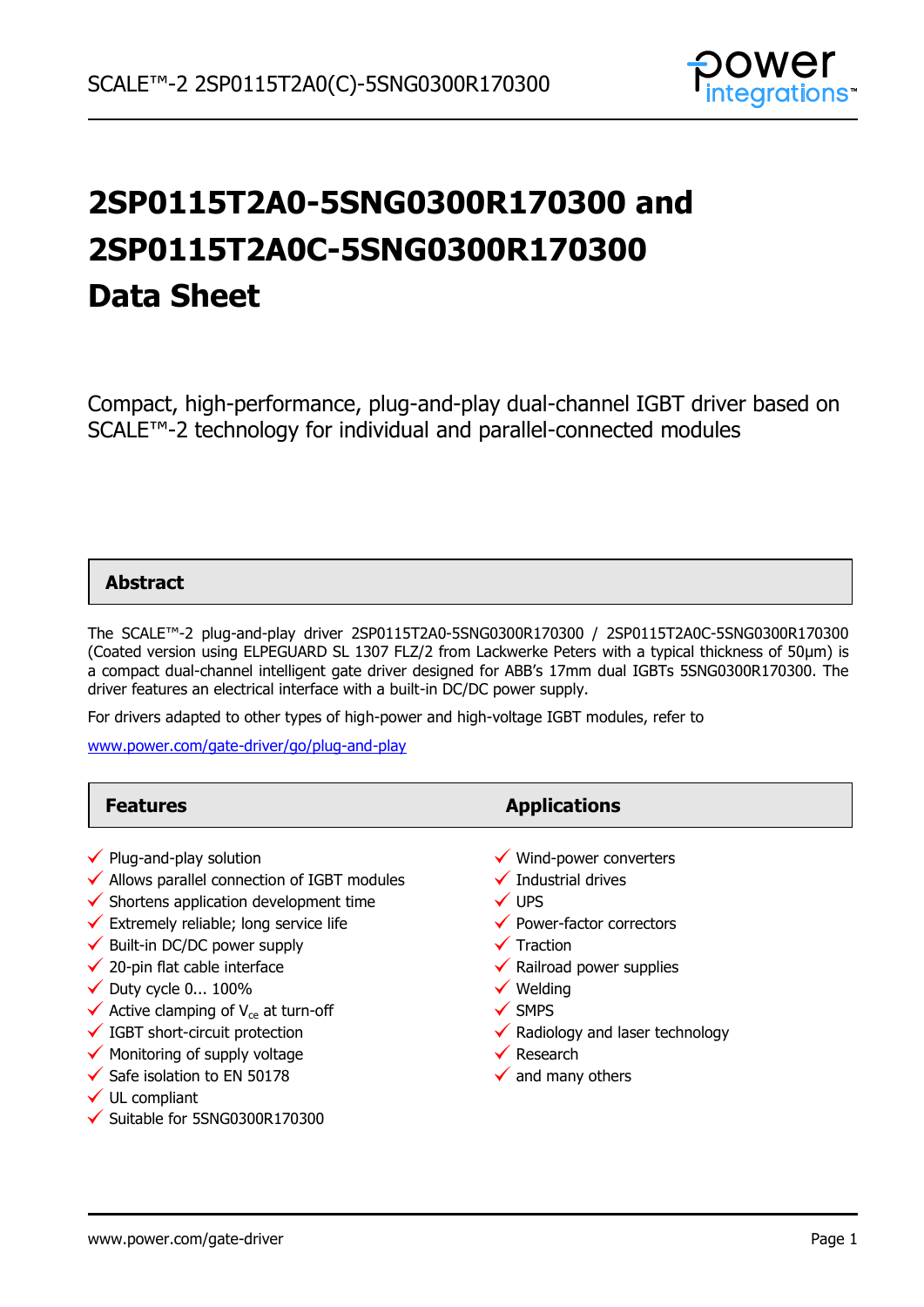

## **Safety Notice!**

The data contained in this data sheet is intended exclusively for technically trained staff. Handling all highvoltage equipment involves risk to life. Strict compliance with the respective safety regulations is mandatory!

Any handling of electronic devices is subject to the general specifications for protecting electrostatic-sensitive devices according to international standard IEC 60747-1, Chapter IX or European standard EN 100015 (i.e. the workplace, tools, etc. must comply with these standards). Otherwise, this product may be damaged.

## **Important Product Documentation**

This data sheet contains only product-specific data. For a detailed description, must-read application notes and common data that apply to the whole series, please refer to "Description & Application Manual for 2SP0115T SCALE-2 IGBT Drivers" on [www.power.com/gate-driver/go/2SP0115T.](http://www.power.com/gate-driver/go/2SP0115T)

When applying SCALE-2 plug-and-play drivers, please note that these drivers are specifically adapted to a particular type of IGBT module. Therefore, the type designation of SCALE-2 plug-and-play drivers also includes the type designation of the corresponding IGBT module. These drivers are not valid for IGBT modules other than those specified. Incorrect use may result in failure.

### **Mechanical Dimensions**

Dimensions: Refer to "Description & Application Manual for 2SP0115T SCALE-2 IGBT Drivers" Mounting principle: Soldered onto 17mm dual IGBT module 5SNG0300R170300

## **Absolute Maximum Ratings**

| <b>Parameter</b>                   | <b>Remarks</b>                                   | Min | Max                | Unit              |
|------------------------------------|--------------------------------------------------|-----|--------------------|-------------------|
| Supply voltage $V_{CC}$            | VCC to GND                                       | 0   | 16                 | v                 |
| Logic input and output voltages    | To GND                                           |     | $-0.5$ VCC $+0.5$  | v                 |
| $SO_{x}$ current                   | Fault condition, total current                   |     | 20                 | mA                |
| Gate peak current $I_{\text{out}}$ | Note 1                                           | -8  | $+15$              | A                 |
| Average supply current $I_{cc}$    | Note 2                                           |     | 290                | mA                |
| Output power per gate              | Ambient temperature $\leq 70^{\circ}$ C (Note 3) |     | 1.2 <sub>1</sub>   | W                 |
|                                    | Ambient temperature $\leq$ 85°C (Note 3)         |     | 1                  | W                 |
| Switching frequency f              |                                                  |     | 26                 | kHz               |
| Test voltage (50Hz/1min.)          | Primary to secondary (Note 16)                   |     | 5000 $V_{AC(eff)}$ |                   |
|                                    | Secondary to secondary (Note 16)                 |     | 4000 $V_{AC(eff)}$ |                   |
| DC-link voltage                    | Note 4                                           |     | 1200               | v                 |
| dV/dt                              | Rate of change of input to output voltage        |     | 50                 | $kV/\mu s$        |
| Operating voltage                  | Primary/secondary, secondary/secondary           |     | 1700               | $V_{\text{peak}}$ |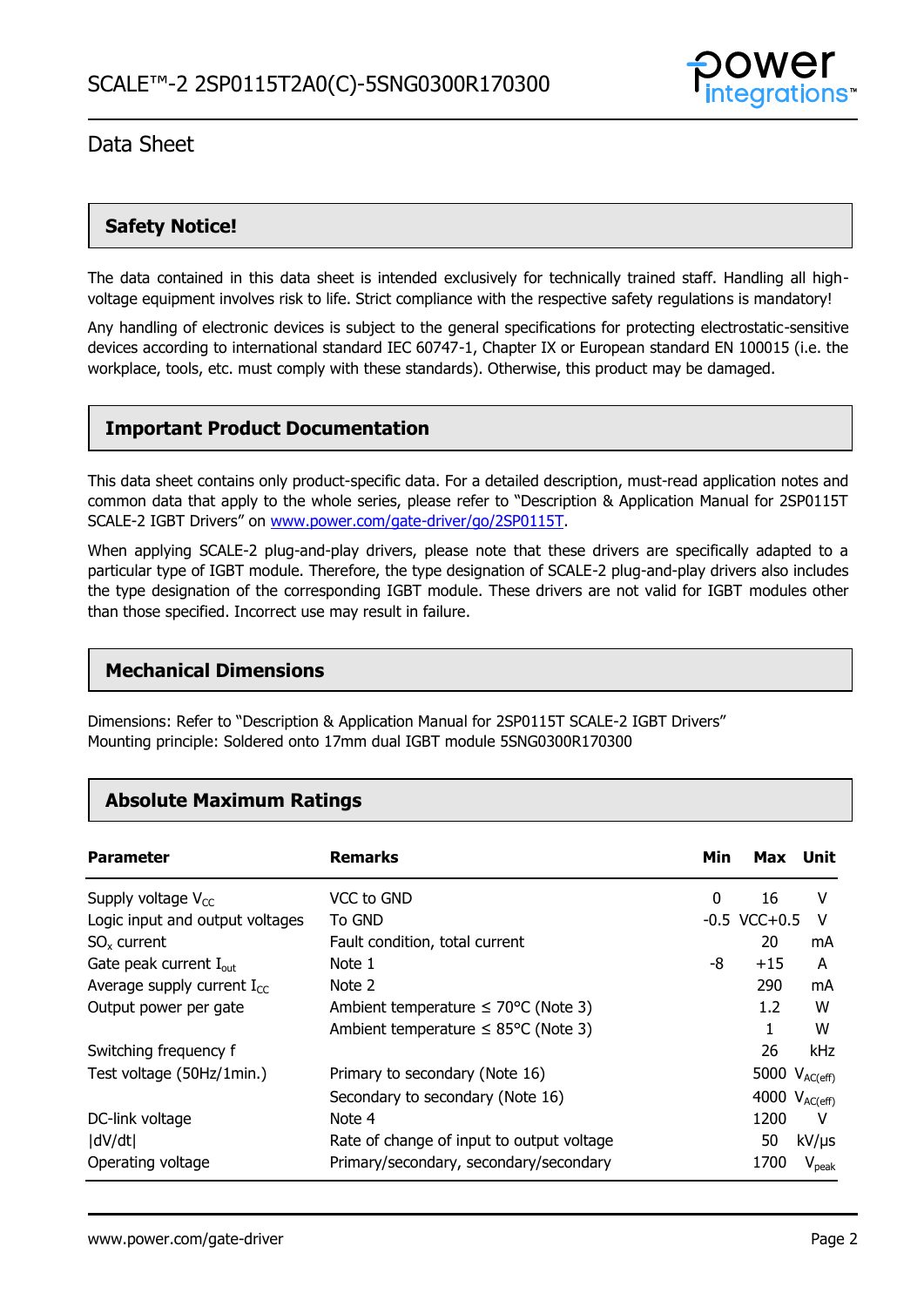

| <b>Parameter</b>      | <b>Remarks</b>                              | Min   | Max | Unit |
|-----------------------|---------------------------------------------|-------|-----|------|
| Operating temperature | Note 20                                     | $-20$ | 85  | °C   |
| Storage temperature   | Note 21                                     | -40   | 50  | °C   |
| Surface temperature   | Only 2SP0115T2A0C-5SNG0300R170300 (Note 22) |       | 125 | °C   |

## **Recommended Operating Conditions**

| <b>Parameter</b>                                                         | <b>Remarks</b>                                                              | Min         | Tvp | Max Unit              |          |
|--------------------------------------------------------------------------|-----------------------------------------------------------------------------|-------------|-----|-----------------------|----------|
| Supply voltage $V_{cc}$<br>Resistance from TB to GND<br>$SO_{x}$ current | To GND<br>Blocking time $\neq$ 0, ext. value<br>Fault condition, 3.3V logic | 14.5<br>128 | 15  | 15.5<br>$\infty$<br>4 | kΩ<br>mA |

## **Electrical Characteristics**

| <b>Power Supply</b>                               | <b>Remarks</b>                                     | Min  | <b>Typ</b> | Max        | Unit        |
|---------------------------------------------------|----------------------------------------------------|------|------------|------------|-------------|
| Supply current $I_{CC}$                           | Without load                                       |      | 33         |            | mA          |
| Efficiency $\eta$                                 | Internal DC/DC converter                           |      | 85         |            | $\%$        |
| Coupling capacitance C <sub>io</sub>              | Primary side to secondary side, total, per channel |      | 23         |            | рF          |
| <b>Power Supply Monitoring</b>                    | <b>Remarks</b>                                     | Min  | <b>Typ</b> | <b>Max</b> | <b>Unit</b> |
| Supply threshold $V_{CC}$                         | Primary side, clear fault                          | 11.9 | 12.6       | 13.3       | v           |
|                                                   | Primary side, set fault (Note 5)                   | 11.3 | 12.0       | 12.7       | V           |
| Monitoring hysteresis                             | Primary side, set/clear fault                      | 0.35 |            |            | v           |
| Supply threshold $V_{\text{isox}}-V_{\text{eex}}$ | Secondary side, clear fault                        | 12.1 | 12.6       | 13.1       | V           |
|                                                   | Secondary side, set fault (Note 6)                 | 11.5 | 12.0       | 12.5       | v           |
| Monitoring hysteresis                             | Secondary side, set/clear fault                    | 0.35 |            |            | V           |
| Supply threshold $V_{\text{eex}}-V_{\text{COMx}}$ | Secondary side, clear fault                        | 5    | 5.15       | 5.3        | v           |
|                                                   | Secondary side, set fault (Note 6)                 | 4.7  | 4.85       | 5          | v           |
| Monitoring hysteresis                             | Secondary side, set/clear fault                    | 0.15 |            |            | V           |
| <b>Logic Inputs and Outputs</b>                   | <b>Remarks</b>                                     | Min  | <b>Typ</b> | <b>Max</b> | <b>Unit</b> |
| Input impedance                                   | V(INx) > 3V (Note 7)                               | 3.5  | 4.1        | 4.6        | kΩ          |
| Turn-on threshold                                 | $V(INx)$ (Note 8)                                  |      | 2.6        |            | v           |
| Turn-off threshold                                | $V(INx)$ (Note 8)                                  |      | 1.3        |            | v           |
| SOx output voltage                                | Fault condition, $I(SOx) < 8mA$                    |      |            | 0.7        | V           |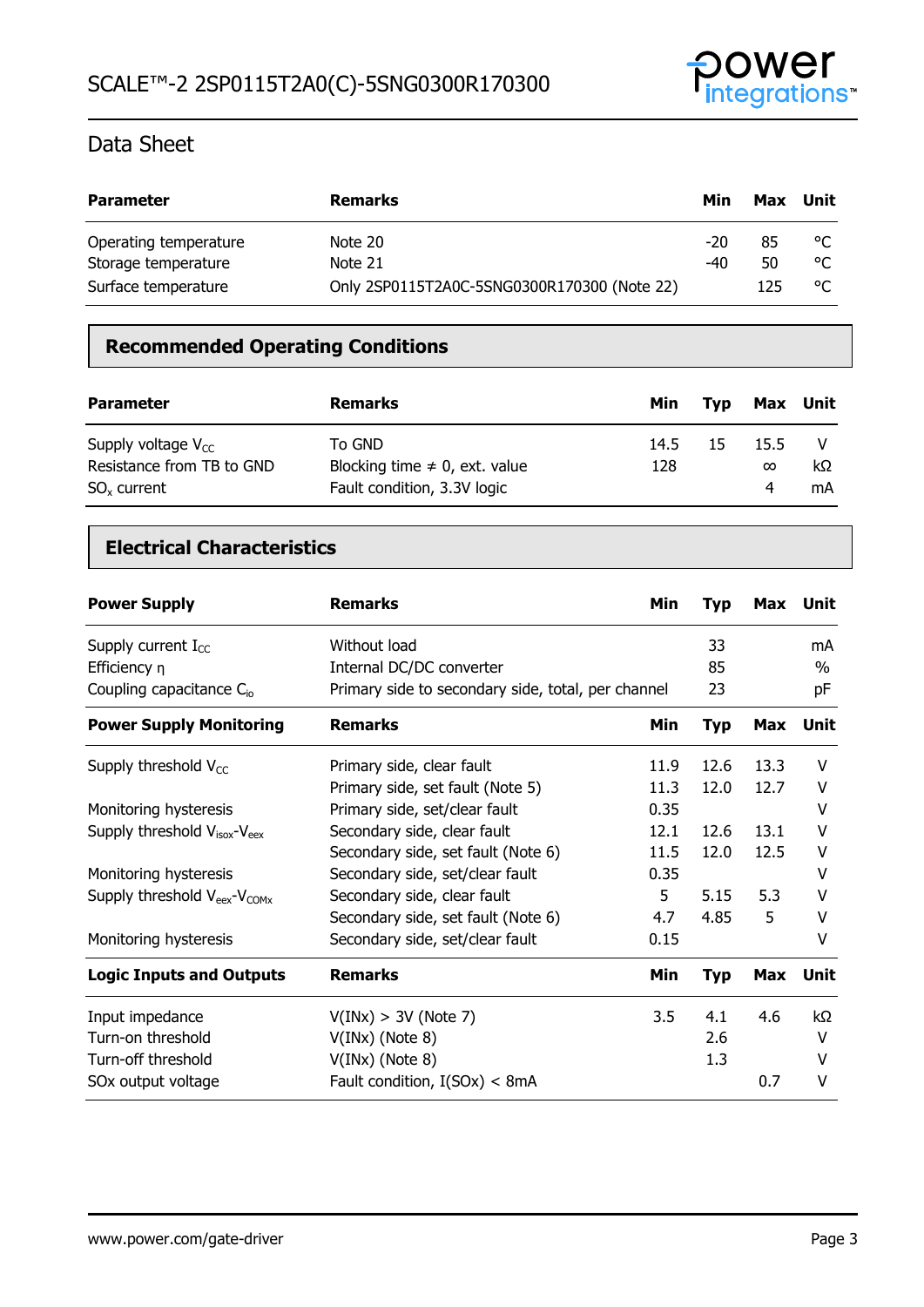

| <b>Short-circuit Protection</b>      | <b>Remarks</b>                        | Min  | <b>Typ</b> | Max        | Unit             |
|--------------------------------------|---------------------------------------|------|------------|------------|------------------|
| Vce-monitoring threshold             | Between auxiliary terminals           |      | 10.2       |            | V                |
| Response time                        | DC-link voltage > 550V (Note 9)       |      | 5.4        |            | μs               |
| Delay to IGBT turn-off               | After the response time (Note 10)     |      | 1.4        |            | μs               |
| <b>Blocking time</b>                 | After fault (Note 11)                 |      | 90         |            | ms               |
| <b>Timing Characteristics</b>        | <b>Remarks</b>                        | Min  | <b>Typ</b> | Max        | Unit             |
| Turn-on delay $t_{d(0n)}$            | Note 12                               |      | 75         |            | ns               |
| Turn-off delay t <sub>d(off)</sub>   | Note 12                               |      | 65         |            | ns               |
| Jitter of turn-on delay              | Note 18                               |      | ±2         |            | ns               |
| Jitter of turn-off delay             | Note 18                               |      | ±4         |            | ns               |
| Output rise time $t_{r(out)}$        | $G_x$ to $E_x$ (Note 13)              |      | 5          |            | ns               |
| Output fall time t <sub>f(out)</sub> | $G_x$ to $E_x$ (Note 13)              |      | 10         |            | ns               |
| Dead time between outputs            | Half-bridge mode (Note 19)            |      | 3          |            | μs               |
| Jitter of dead time                  | Half-bridge mode                      |      | ±50        |            | ns               |
| Transmission delay of fault state    | Note 14                               |      | 400        |            | ns               |
| <b>Outputs</b>                       | <b>Remarks</b>                        | Min  | <b>Typ</b> | <b>Max</b> | Unit             |
| Turn-on gate resistor $R_{g(on)}$    | Note 15                               |      | 1.275      |            | Ω                |
| Turn-off gate resistor $R_{q(off)}$  | Note 15                               |      | 1.875      |            | Ω                |
| Gate voltage at turn-on              |                                       |      | 15         |            | v                |
| Gate-voltage at turn-off             | $P = 0W$                              |      | $-9.2$     |            | v                |
|                                      | $P = 1.2W$                            |      | $-7.1$     |            | v                |
| Gate resistance to COMx              |                                       |      | 4.7        |            | kΩ               |
| <b>Electrical Isolation</b>          | <b>Remarks</b>                        | Min  | <b>Typ</b> | <b>Max</b> | Unit             |
| Test voltage (50Hz/1s)               | Primary to secondary side (Note 16)   | 5000 | 5050       | 5100       | $V_{\text{eff}}$ |
|                                      | Secondary to secondary side (Note 16) | 4000 | 4050       | 4100       | $V_{\text{eff}}$ |
| Partial discharge extinction volt.   | Primary to secondary side (Note 17)   | 1768 |            |            | $V_{peak}$       |
|                                      | Secondary to secondary side (Note 17) | 1700 |            |            | $V_{peak}$       |
| Creepage distance                    | Primary to secondary side             | 12.6 |            |            | mm               |
|                                      | Secondary to secondary side           | 6.6  |            |            | mm               |
|                                      | Primary to NTC                        | 6.5  |            |            | mm               |
| Clearance distance                   | Primary to secondary side             | 12.3 |            |            | mm               |
|                                      | Secondary to secondary side           | 6.6  |            |            | mm               |
|                                      | Primary to NTC                        | 6.5  |            |            | mm               |

All data refer to +25°C and  $V_{CC}$  = 15V unless otherwise specified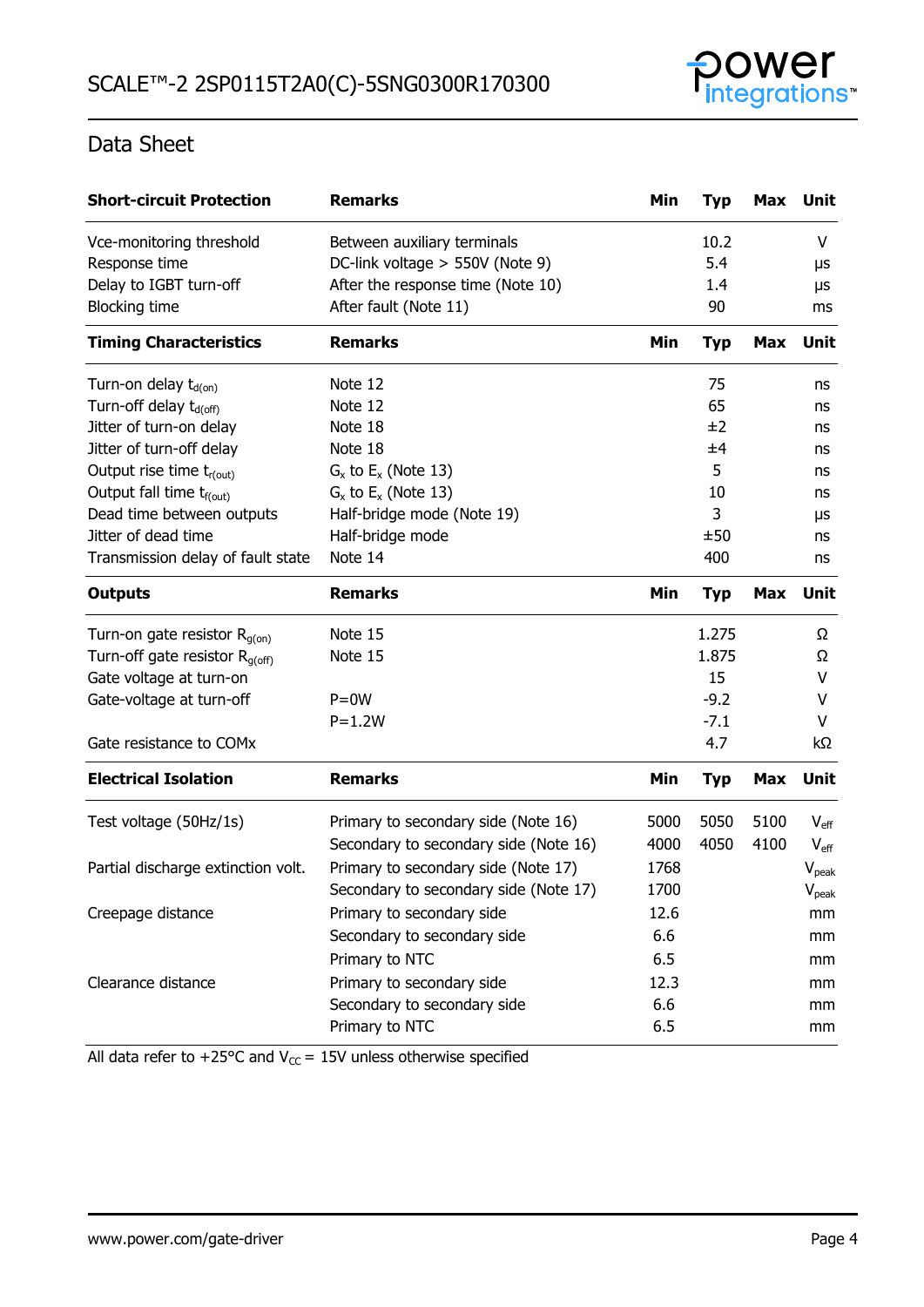

### **Footnotes to the Key Data**

- 1) The gate current is limited by the gate resistors located on the driver.<br>2) If the specified value is exceeded, this indicates a driver overload. It s
- 2) If the specified value is exceeded, this indicates a driver overload. It should be noted that the driver is not protected against overload.
- 3) If the specified value is exceeded, this indicates a driver overload. It should be noted that the driver is not protected against overload. From 70°C to 85°C, the maximum permissible output power can be linearly interpolated from the given data.
- 4) This limit is due to active clamping. Refer to the "Description & Application Manual for 2SP0115T SCALE-2 IGBT Drivers".
- 5) Undervoltage monitoring of the primary-side supply voltage (VCC to GND). If the voltage drops below this limit, a fault is transmitted to the corresponding outputs and the IGBTs are switched off.
- 6) Undervoltage monitoring of the secondary-side supply voltage (Visox to Veex and Veex to COMx which correspond with the approximate turn-on and turn-off gate-emitter voltages). If the corresponding voltage drops below this limit, the IGBT is switched off and a fault is transmitted to the corresponding output.
- 7) The input impedance can be modified to values <18 kΩ (customer-specific solution).
- 8) Turn-on and turn-off threshold values can be increased (customer-specific solution).
- 9) The resulting pulse width of the direct output of the gate drive unit for short-circuit type I (excluding the delay of the gate resistors) is the sum of response time plus delay to IGBT turn-off.
- 10) The turn-off event of the IGBT is delayed by the specified time after the response time.
- 11) Factory set value. The blocking time can be reduced with an external resistor. Refer to the "Description & Application Manual for 2SP0115T SCALE-2 IGBT Drivers".
- 12) Measured from the transition of the turn-on or turn-off command at the driver input to direct output of the gate drive unit (excluding the delay of the gate resistors).
- 13) Output rise and fall times are measured between 10% and 90% of the nominal output swing with an output load of 10Ω and 40nF. The values are given for the driver side of the gate resistors. The time constant of the output load in conjunction with the present gate resistors leads to an additional delay at the load side of the gate resistors.
- 14) Transmission delay of the fault state from the secondary side to the primary status outputs.
- 15) The gate resistors can be leaded or surface mounted. Power Integrations reserves the right to determine which type will be used. Typically, higher quantities will be produced with SMD resistors and small quantities with leaded resistors.
- 16) HiPot testing (= dielectric testing) must generally be restricted to suitable components. This gate driver is suited for HiPot testing. Nevertheless, it is strongly recommended to limit the testing time to 1s slots as stipulated by EN 50178. Excessive HiPot testing at voltages much higher than  $1200V_{AC(eff)}$ may lead to insulation degradation. No degradation has been observed over 1min. testing at  $5000V_{AC(eff)}$ . The transformer of every production sample shipped to customers has undergone 100% testing at the given value for 1s.
- 17) Partial discharge measurement is performed in accordance with IEC 60270 and isolation coordination specified in EN 50178. The partial discharge extinction voltage between primary and either secondary side is coordinated for safe isolation to EN 50178.
- 18) Jitter measurements are performed with input signals INx switching between 0V and 15V referred to GND, with a corresponding rise time and fall time of 8ns.
- 19) Note that the dead time may vary from sample to sample. A tolerance of approximately  $\pm 20\%$  may be expected. If higher timing precisions are required, Power Integrations recommends using direct mode and generating the dead time externally.
- 20) A version with extended operating temperature range of -40°C...85°C (2SP0115T2B0) can also be supplied.
- 21) The storage temperature inside the original package (1) or in case the coating material of coated products may touch external parts (2) must be limited to the given value. Otherwise, it is limited to 90°C.
- 22) The component surface temperature, which may strongly vary depending on the operating condition, must be limited to the given value for coated driver versions to ensure long-term reliability of the coating material.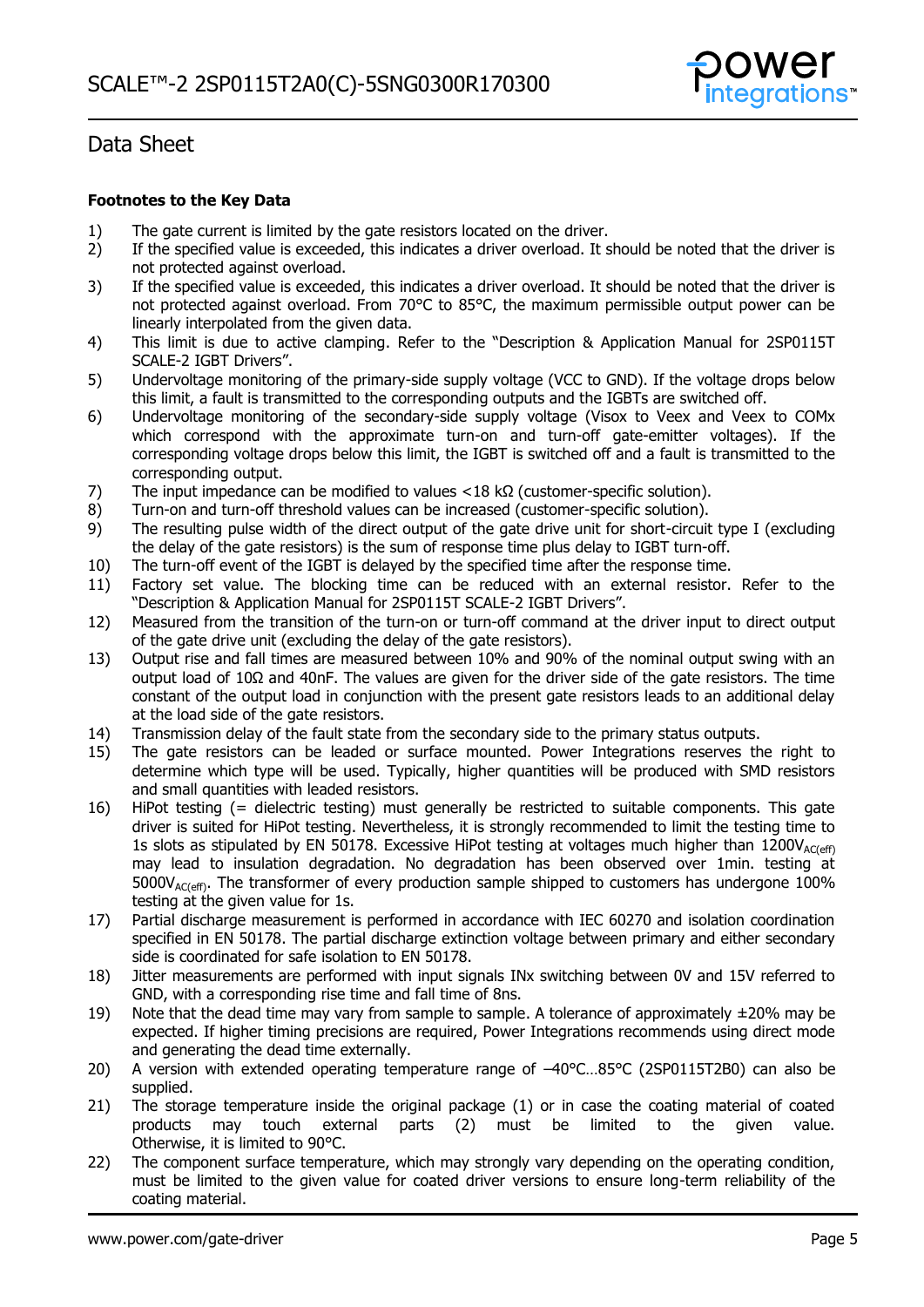

## **Legal Disclaimer**

The statements, technical information and recommendations contained herein are believed to be accurate as of the date hereof. All parameters, numbers, values and other technical data included in the technical information were calculated and determined to our best knowledge in accordance with the relevant technical norms (if any). They may base on assumptions or operational conditions that do not necessarily apply in general. We exclude any representation or warranty, express or implied, in relation to the accuracy or completeness of the statements, technical information and recommendations contained herein. No responsibility is accepted for the accuracy or sufficiency of any of the statements, technical information, recommendations or opinions communicated and any liability for any direct, indirect or consequential loss or damage suffered by any person arising therefrom is expressly disclaimed.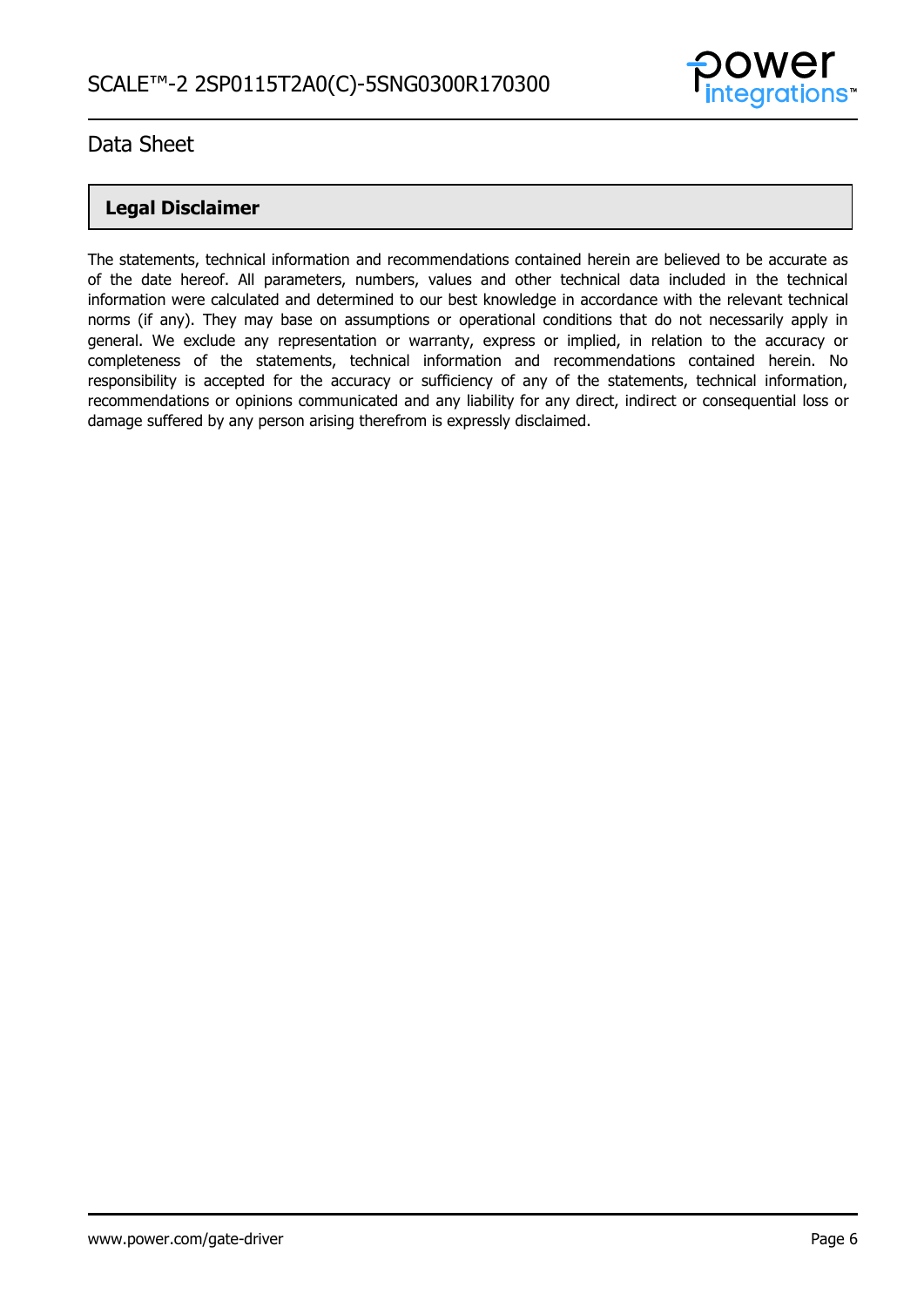

## **Ordering Information**

Our international terms and conditions of sale apply.

| <b>Power Integrations Driver Type #</b>                                                                                                       | <b>Related IGBT</b>                |  |
|-----------------------------------------------------------------------------------------------------------------------------------------------|------------------------------------|--|
| 2SP0115T2A0-5SNG0300R170300 (Temperature range -20°C85°C)<br>2SP0115T2A0C-5SNG0300R170300 (Temperature range -20°C85°C,<br>conformal coating) | 5SNG0300R170300<br>5SNG0300R170300 |  |
| Product home page: www.power.com/gate-driver/go/2SP0115T                                                                                      |                                    |  |

Refer to [www.power.com/gate-driver/go/nomenclature](http://www.power.com/gate-driver/go/nomenclature) for information on driver nomenclature

### **Information about Other Products**

#### **For other drivers, evaluation systems product documentation and application support**

Please click: [www.power.com](http://www.power.com/)